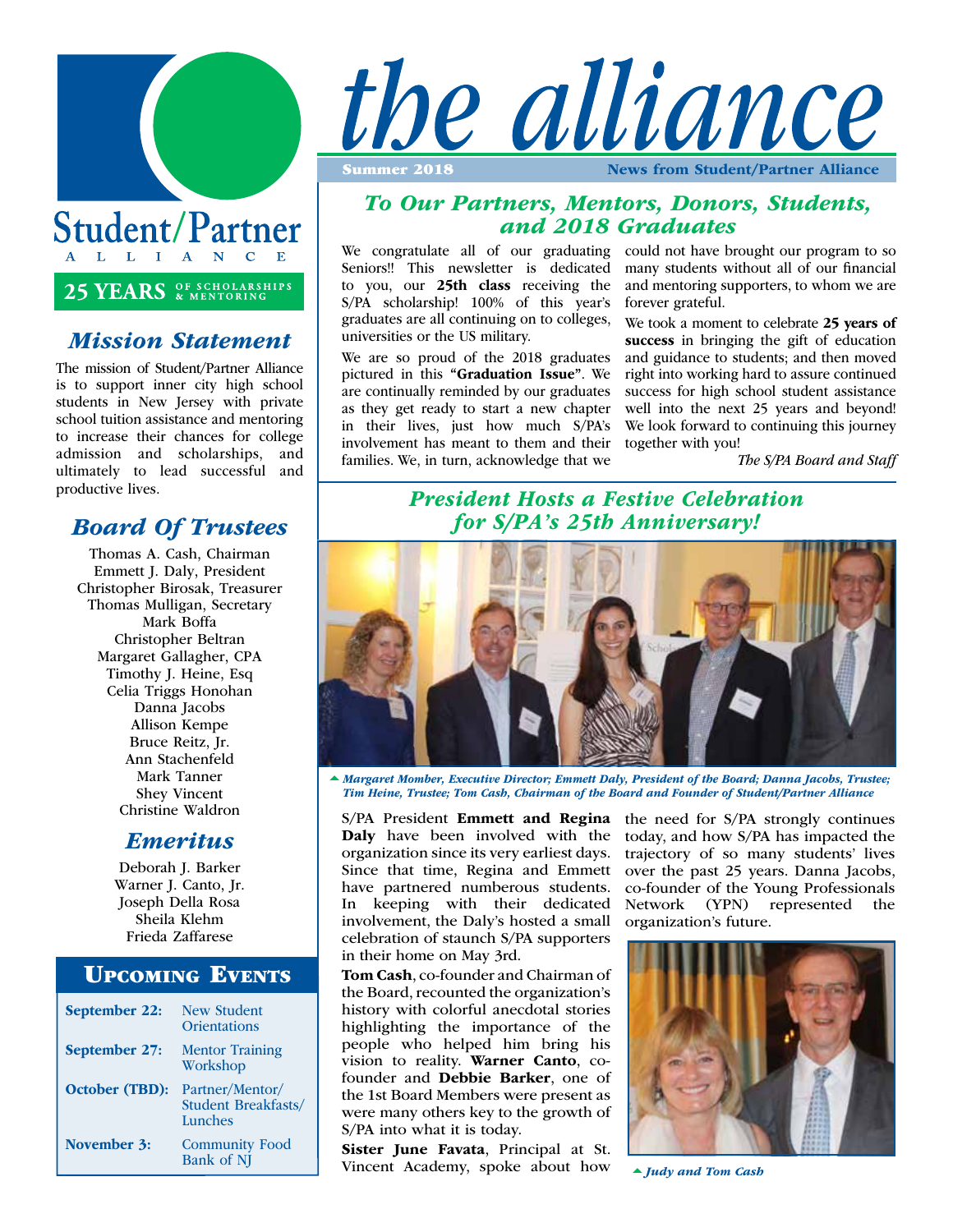# *Congratulations to the Class of '18*

### *Benedictine Academy*

Alexandra Frederique  $\rightarrow$ Montclair State University





Tatyana Horrobin Spellman College Atlanta, GA

*St. Benedict's Preparatory School*



Kevin D'Almeida > University of Delaware

3William Adedeji College of St. Elizabeth



#### *Cristo Rey Newark (formerly known as Christ the King)*

Michelle Martinez  $\rightarrow$ Rutgers University, Newark





3Eliana Merced Montclair State University

Brenda Urday<sup>+</sup> Ryder University



#### *Students' words about their mentors:*

*"He's been giving me great advice on how to further my education and improving my life choices.".... "Whenever I am having trouble at school, she is there to pick me up and guide me in the right direction.".... "Even though both of us have busy schedules, we still find a way to make time for each other."*



3Uchechi DeSouza Montclair State University

Donald Mane  $\rightarrow$ Fairleigh Dickinson University, Teaneck

#### *Hudson Catholic High School*



Kayla O'Connor<sup>+</sup> Husdon County Community College



3Mouloukou Bangoura St. John's University

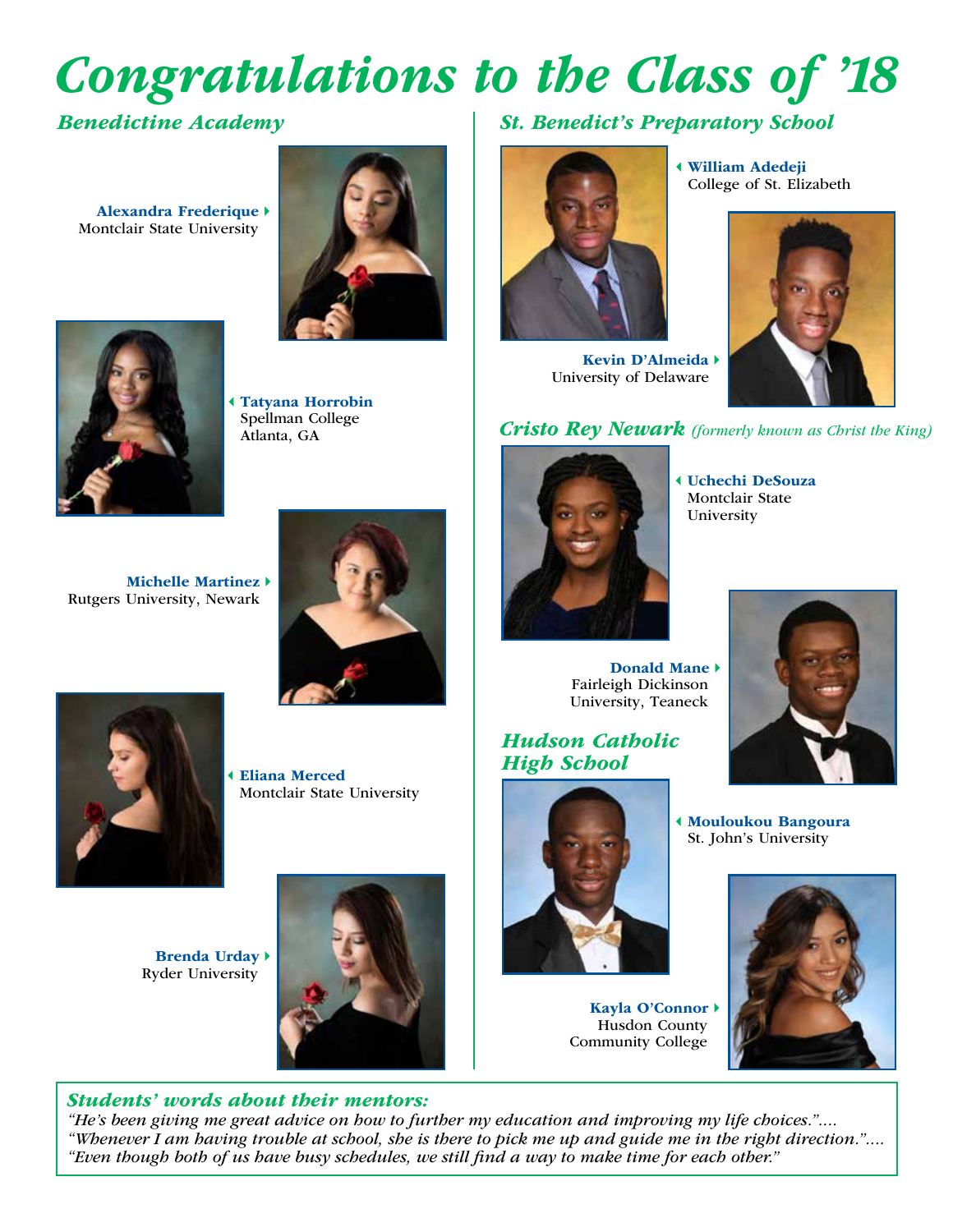### *Immaculate Conception High School*

Albright College, PA

3Julian Enninful

Georgian Court University



Carmel Dessejour > Arcadia University, PA



Danielle Harper > College of St. Elizabeth



Nubia Jackson-Smith  $\rightarrow$ United States Army





Temple University, PA

3Mohamed Traore Shaw University North Carolina

#### *Students' words about their mentors:*

# *Marist High School*



3Jahdell Bass New Jersey City University

Monaquay Leakes  $\rightarrow$ Montclair State University





**4 DaVon Malloy** St. Peter's University

DeVon Malloy  $\rightarrow$ Rowan University



3Maria Osilla St. Peter's University



Kahdeidra Sellers > Georgia Southern University

*"We really do have a true bond."…. "Hands down, mine is the best mentor ever!"…."I felt like I could talk to her about anything that was going on in my life."…. "I'm really excited to be going to college because I'm going to be the first in my family to attend! My mentor helped me so much."*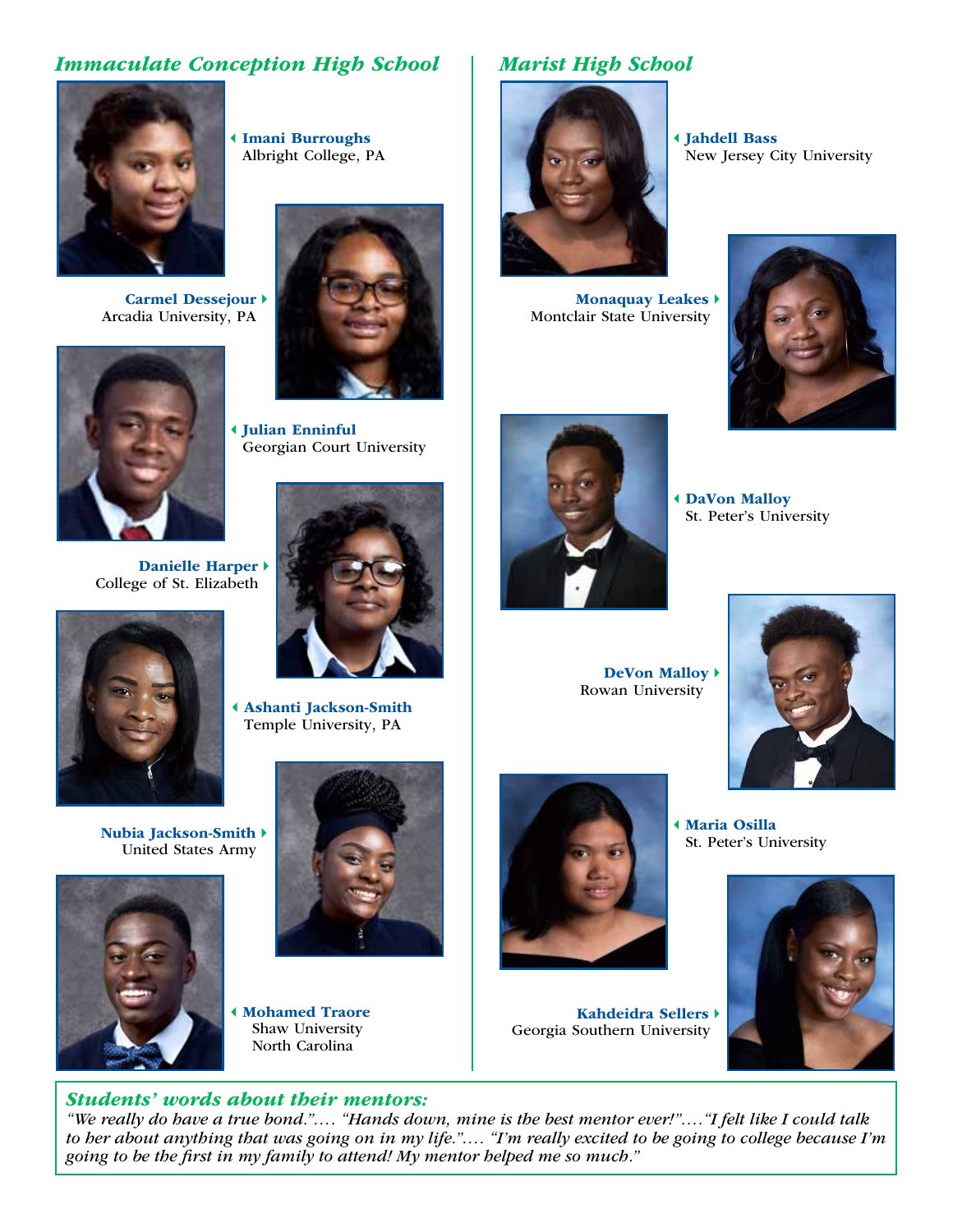# *Marist High School (cont)*



**4 Vinnie Vaca, Valedictorian** Rutgers University, New Brunswick

Jasmine Veliz > New Jersey City University

#### *St. Peter's Prep*

*St. Peter's Prep*



**4 Mark Walker** Undecided

# *St. Vincent Academy (cont)*



**4 Arianna Coniglione**<br>Drew University

Samantha Joseph > New York University Tisch School of Performing Arts





3Shaylah Lee New Jersey Institute of Technology

#### *St. Vincent Academy*

Aroob Ahmad > Hobart and William Smith Colleges Geneva, NY



Krystal Williams Rutgers University, Newark





3Jewel Barnett Rowan University



3Ajewell Wright Rowan University

#### *Students' words of thanks to their mentors:*

*…"I'm grateful that you listened to me and watched me grow for four years."…."Thank you for being a good role model."…"You're truly a phenomenal woman – Honestly a blessing!"…."I will forever be grateful for your time and belief in me."…"I am thankful."…"you gave me great advice on life choices."*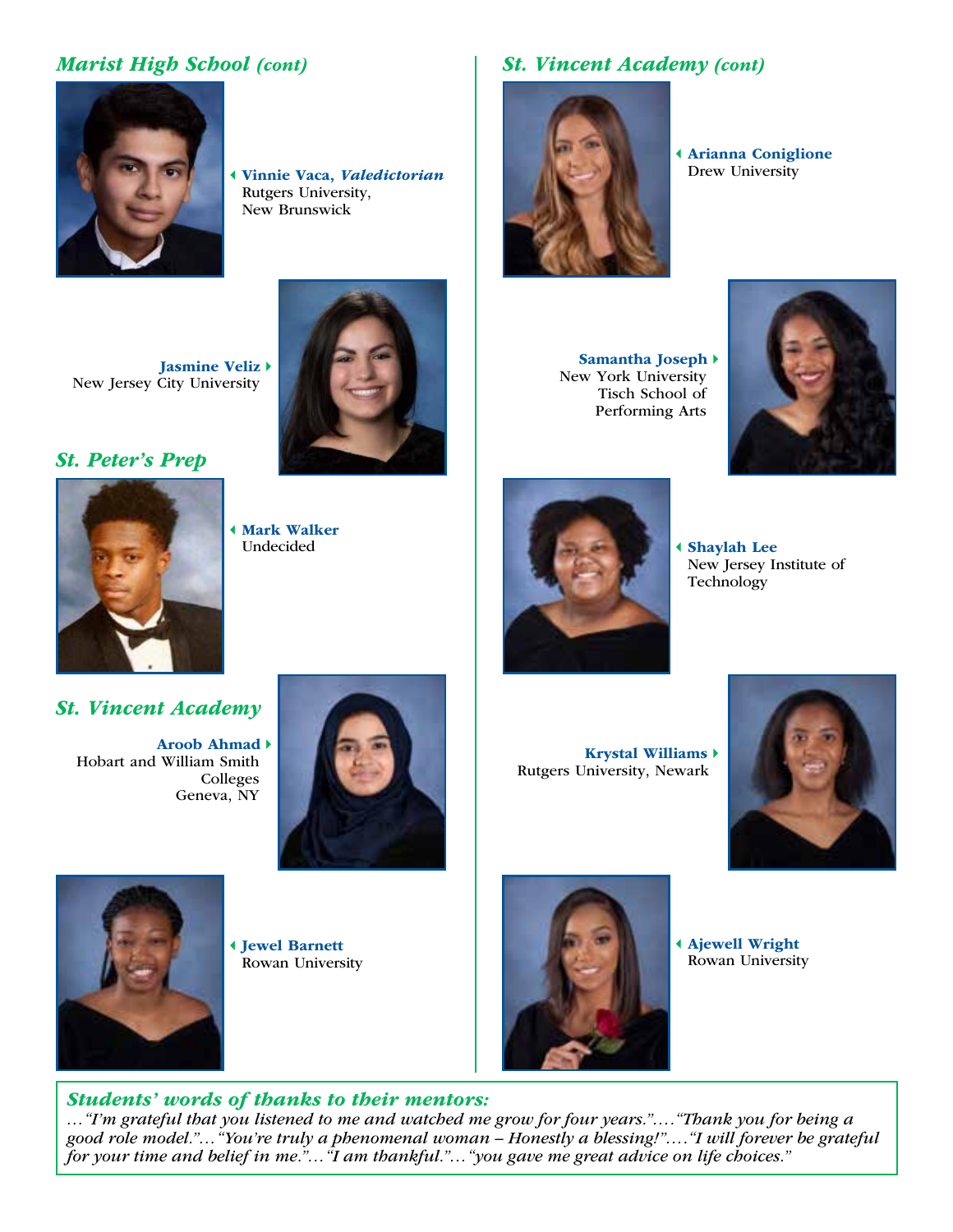# *Our Newest Graduates*



3*Vinnie Vaca with his proud family at graduation*

As *Valedictorian*, Vinnie gave a spirited speech at Marist's graduation on June 3rd! In addition to being 1st in his class, Vinnie received the Medal of Excellence in Religion, English, Mathematics & Medquest and "Top Ten Averages over Four Years". Vinnie will be attending Rutgers, New Brunswick in the fall majoring in Biology with a minor in Chemistry.

During the summer he will be attending a pre-med program to begin earning credits. Vinnie wrote to us that, *"One day I would like to become a cardiothorasic surgeon. I can not express enough how much Marist meant to me and how much it achieved for me. Thank you very much."* We look forward to hearing more from Dr. Vaca in 8 or 9 years!

Like so many graduates, Uchechi has big plans for the future!. Uchechi is a "student of life", however, who will be able to accomplish just about anything she puts her mind to! At Cristo Rey Newark, Uchechi was fully engaged, active in many clubs, special events and her workstudy programs. There was even a recent sighting of Uchechi walking alongside Sen. Cory Booker at an anti-gun violence rally in DC!

At Montclair State, she will be preparing for Medical School. *"I want to be with people and help them; and I'm good in science",*  she admitted, *"Medicine is for me!" "S/PA helped me so much by matching me with Martha, my mentor, who stayed by my side and gave me encouraging advice to keep my head up and always be positive."* 



*Uchechi DeSouza at her recent graduation from Cristo Rey Newark* 



*Past Graduates' Updates*

3*Todd Guillaume (IC'12) with his mentee, Nathaniel Brown (IC'19)*

*"I'm encouraging Nathaniel to finish up strong this year & next because I've learned if you put the work in now, it makes it easier later,"* said mentor Todd Guillaume.

In high school, Todd was a scholar athlete, participating on the Immaculate Conception Student Council even while playing basketball and football. And he had good grades. After 4 years at Rowan U, where he played football, he graduated with a BS in Finance (and minor in Education).

Todd's S/PA mentor, Bruce Reitz, *"played an important role in my life, by showing honest interest and always being around".*  Coming from Haiti, Todd said his parents, while very supportive, were not familiar with American schools, especially college. Bruce was able to help Todd with that. So when Bruce asked Todd if he'd consider mentoring a student, Todd thought about the impact Bruce had on him and jumped at the chance.

Todd is, and always has been, a very busy guy! Currently he works for DHL, an International Supply Chain and also works in the Marketing/Operations Industry. In addition to a full-time job, he is also working on his MBA at William Paterson University.

3*Mentor Judith-Faith Williams Cadet (SVA '00) with Mentee Shaylah Lee (SVA '18)* 

Judith-Faith learned many valuable life/spiritual lessons while a student at SVA in 2000. When Sr. June invited a group of alumni back to SVA to help with an opportunity to "give back", Judith felt the emotional tug to investigate. Two students and 8 years later, Judith is so happy to be involved in the S/PA program as a mentor to SVA students.

She remembers the insecurities of high school and the challenging academics at SVA. She works to "touch base" with her student; and help her to truly believe in her own strengths.

*"It's good to gush",* Judith remarked about her role as a support for her current, recently graduated student, *"I believe it makes us both feel happier!"* She is truly amazed by the growth and maturity in her student from freshman year to graduation this year!

Judith works as a Teaching Artist with Artworks (NYC). She works in Blythesdale & Montefiore Children's Hospitals where she offers art opportunities & workshops to chronically ill children. She finds great satisfaction in bringing the joy of expressing oneself through art to children. *"It reminds me of all the lessons we learned about making service part of your life".* 



*S/PA Partner Jean Funk with Asia Boyer*

*Asia Boyer (Marist '14)* Ever since she was 8, Asia Boyer has wanted to go into the field of medicine. Four years ago, S/PA Partner Jean Funk took Asia to "Admitted Students" day at Temple University, a school that no one in her family had ever seen before. The day ended with Asia leaving a deposit there, excited to begin freshman year! Fast forward to this June, when Jean & Asia got together to visit and review the past year at Temple. Sitting in her scrubs, after finishing a very full day of summer employment at *Care Station Medical Group,* Asia spoke excitedly about how she has almost completed the program at Temple U.

Were it not for Jean supporting Asia's scholarship, and for Jean's insistence that they go visit the school firsthand, Asia might not be on the cusp of an exciting career today. *"She has always been a quiet, sensitive young woman with a strong spirit and direction"* says Jean, *"I am so proud of Asia, and her perseverance. I can't wait to hear about the next chapter in her life and career!"*